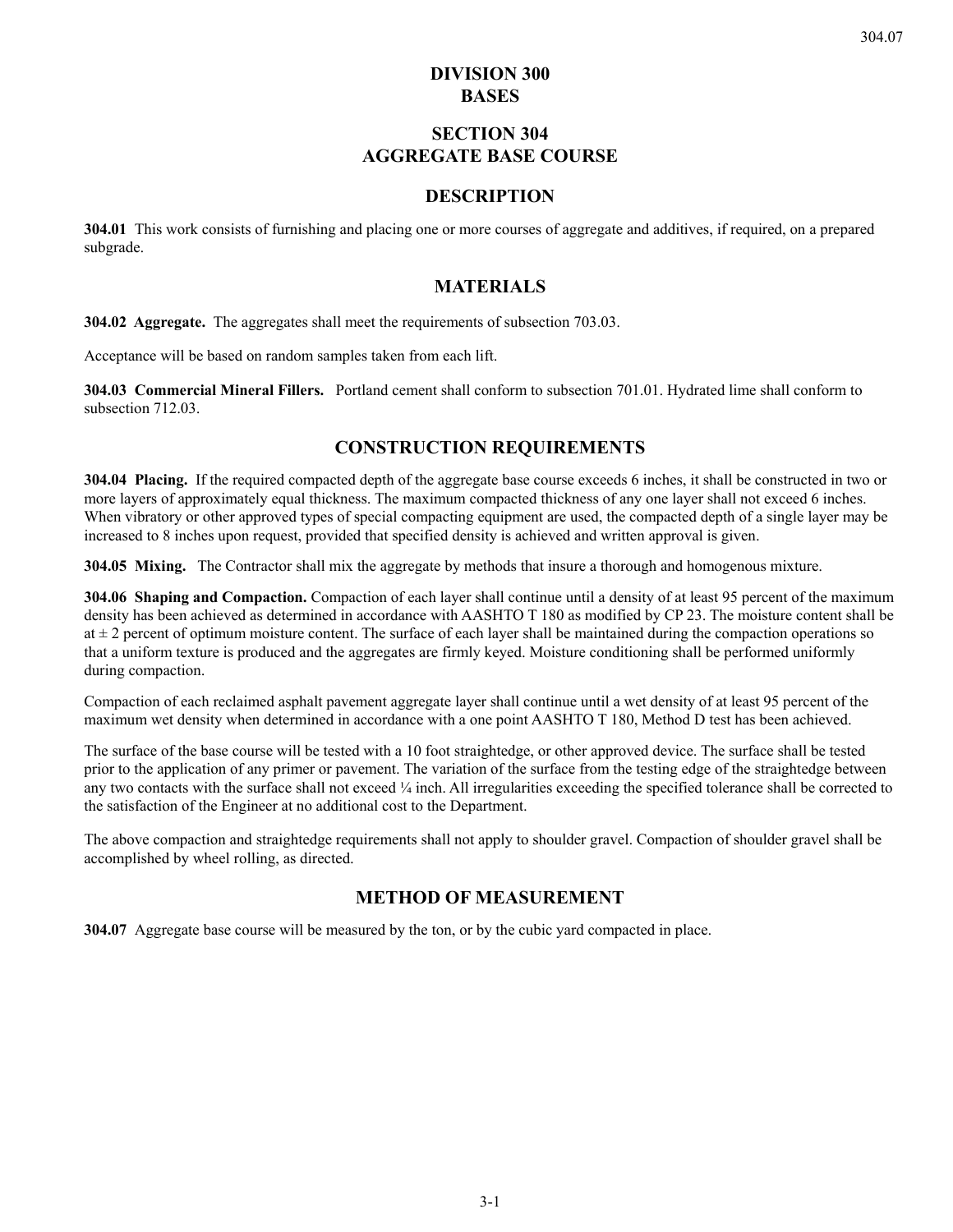# **BASIS OF PAYMENT**

**304.08** The accepted quantities of aggregate base course, of the class specified, will be paid for at the contract price bid per ton or per cubic yard, as shown in the bid schedule.

Payment will be made under:

| Pay Item                     | Pay Unit        |
|------------------------------|-----------------|
| Aggregate Base Course (Class | Ton, Cubic Yard |
| Aggregate Base Course (RAP)  | Ton, Cubic Yard |

Water will not be measured and paid for separately but shall be included in the work.

Commercial mineral fillers, when used, will be measured and paid for in accordance with Section 307 or as provided in the Contract.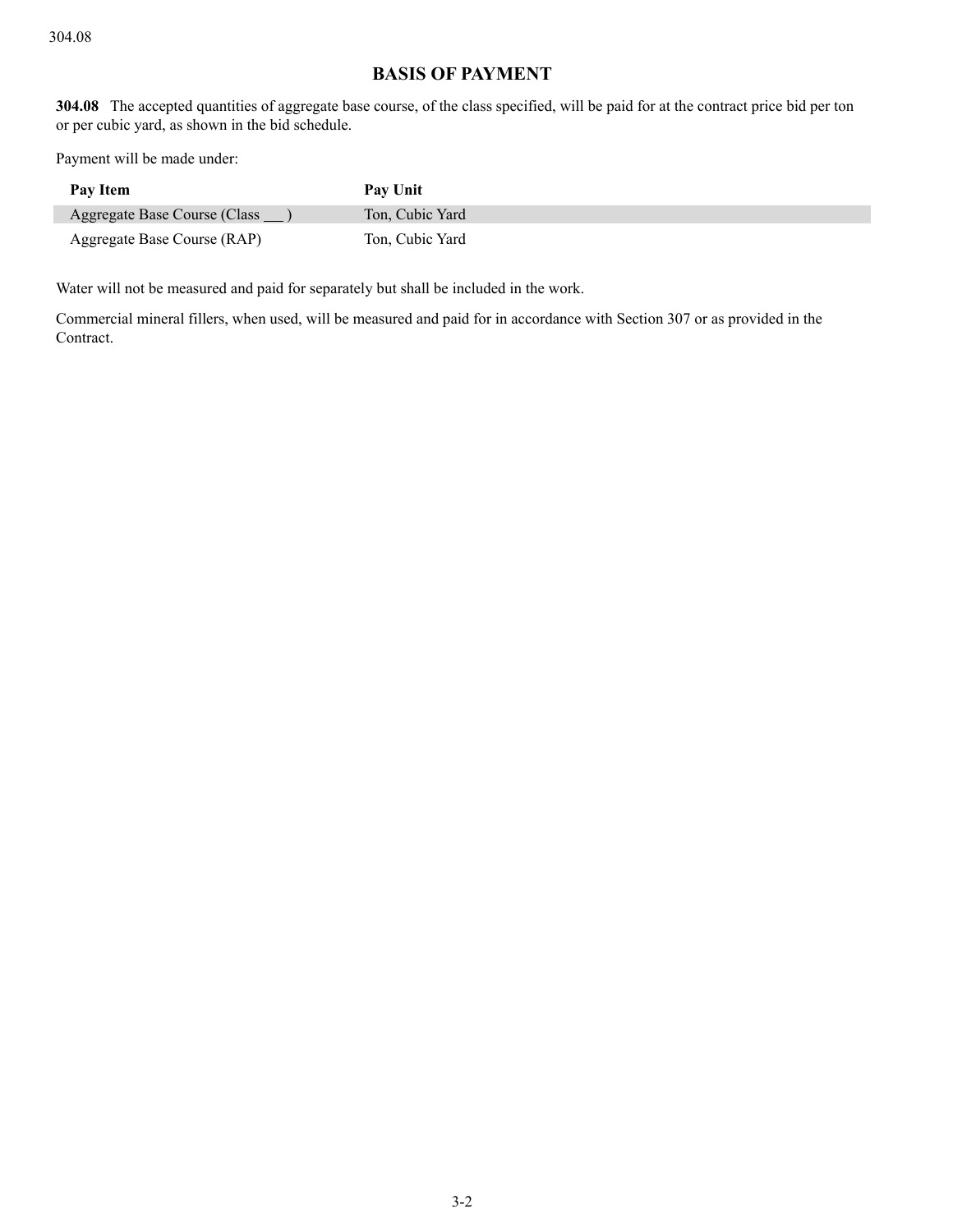# **SECTION 306 RECONDITIONING**

### **DESCRIPTION**

**306.01** This work consists of blading, shaping, wetting, and compacting the existing subgrade with moisture and density control.

### **CONSTRUCTION REQUIREMENTS**

**306.02** The top 6 inches of the existing subgrade shall be reconditioned by blading and rolling. Sufficient water shall be added to meet the density requirements as specified in the Contract. The reconditioned surface shall not vary above or below the lines and grades as staked by more than 0.08 foot. The surface shall be tested for smoothness and density prior to the application of any base course material. Where asphalt surfacing materials are to be placed directly on the subgrade, the subgrade plane shall not vary more than 0.04 foot. All irregularities exceeding the specified tolerance shall be corrected to the satisfaction of the Engineer at no additional cost to the Department. The surface shall be satisfactorily maintained until base course has been placed.

## **METHOD OF MEASUREMENT**

**306.03** Reconditioning will be measured by the square yard of subgrade, including auxiliary lanes, and shall include blading, shaping, scarifying, compacting the subgrade, finishing, and maintenance of the finished surface.

## **BASIS OF PAYMENT**

**306.04** The accepted quantities of reconditioning will be paid for at the contract unit price for reconditioning.

Payment will be made under:

| Pay Item | Unit<br>Jost.<br>1 ay |
|----------|-----------------------|
|          | Yard<br>011040        |

Water will not be measured and paid for separately but shall be included in the work.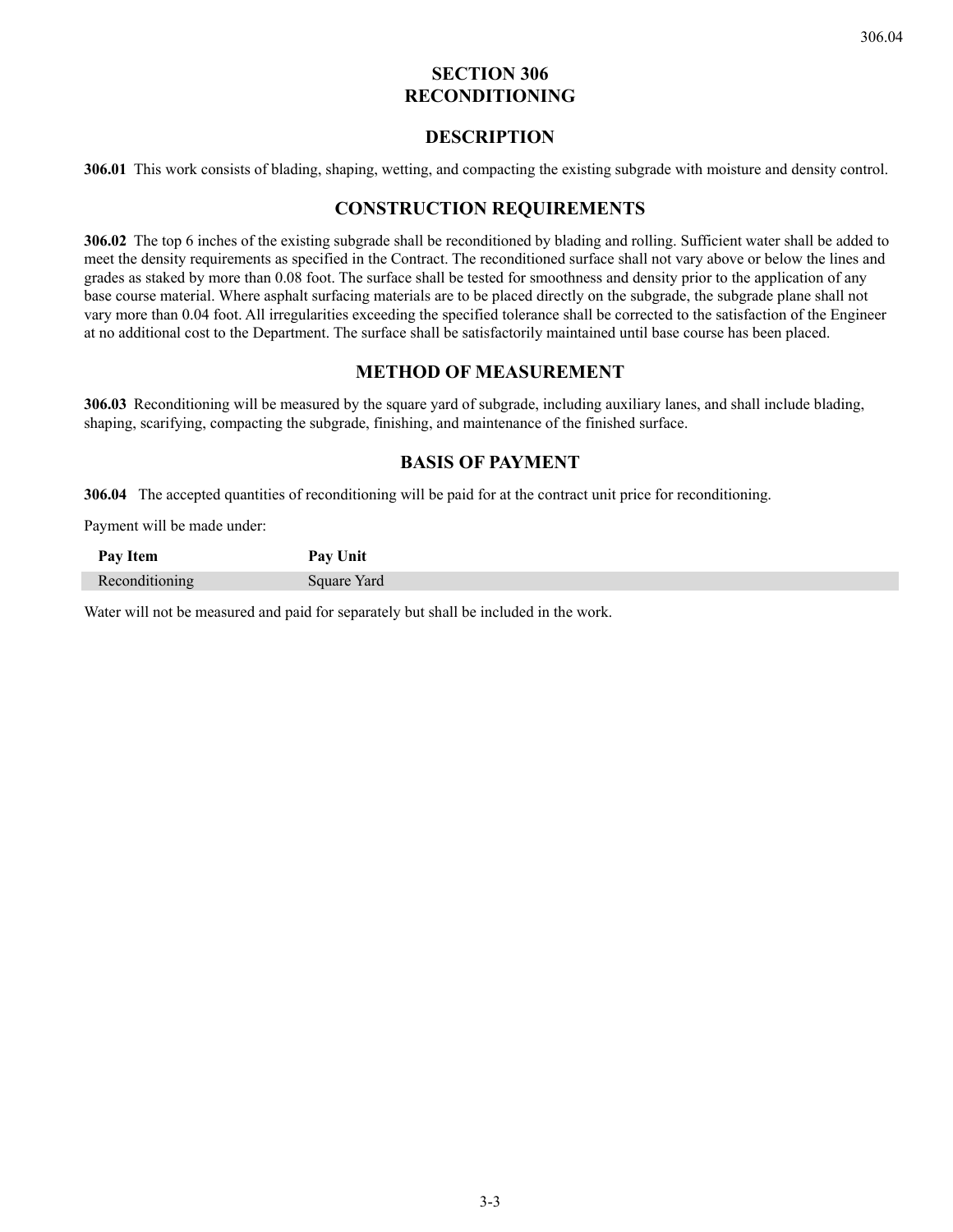# **SECTION 307 LIME TREATED SUBGRADE**

## **DESCRIPTION**

**307.01** This work consists of treating the earth subgrade by combining lime and water with the pulverized soil subgrade material to the specified depth and compaction requirements as shown on the plans.

## **MATERIALS**

**307.02 Lime.** Lime for lime treated subgrade shall be applied in slurry form. Dry application of lime will not be allowed unless otherwise approved by the Engineer. Commercial lime slurry shall be a pumpable suspension of solids in water. Lime for lime treated subgrade shall conform to the requirements of ASTM C977 and rate of slaking test for moderate reactivity per ASTM C110 and shall be the product of a high-calcium limestone as defined by ASTM C51.

**307.03 Water.** Water used for mixing or curing shall be in accordance with subsection 712.01, with the additional requirement that the sulfate content shall be less than 500 ppm.

## **CONSTRUCTION REQUIREMENTS**

**307.04 General.** The Contractor shall construct one or more compacted courses of treated material, to the depth specified in the Contract. The treated material shall be a uniform blend of soil, lime, and water, free from loose or segregated areas. It shall have uniform density and moisture content and be void of all vegetation and other organic or man-made material. The subgrade shall be well bound for its full depth and width with a smooth surface suitable for placing subsequent courses. The Contractor shall regulate the sequence of the work to accurately apply and uniformly blend the lime at the designated rate and rework the courses as necessary to meet the above requirements.

The Contractor shall submit a mix design to the Engineer for approval, prior to constructing the test section.

The Contractor shall mix hydrated or quicklime with water to produce lime slurry at the job site with equipment specifically manufactured for this purpose.

Excessive aeration of lime slurry will not be permitted.

The lime-treated subgrade shall not be mixed when it is raining, or when the subgrade material is frozen. The lime-treated subgrade shall not be mixed or compacted if the temperature of the lime or soil is below 35 °F.

**307.05 Preparation of Subgrade.** Prior to beginning any lime treatment, the subgrade shall be constructed and finished to smooth and uniform surfaces conforming to the grades and typical sections specified. Variation from the subgrade plane elevations specified shall not be more than  $\pm 0.1$  foot. The subgrade shall also be proof rolled in accordance with subsection 307.07. Soft or otherwise unsuitable subgrade disclosed by proof rolling shall be over-excavated, and replaced to a compacted stable state. The in-place density shall be at least 95 percent of AASHTO T 99 density within 0-3 percent of optimum moisture content.

**307.06 Test Section.** Prior to full-scale production, the Contractor shall construct a test section to demonstrate, to the satisfaction of the Engineer, subgrade stabilization using the materials, equipment, and methods to be used in full-scale production. The test section shall be at least 100 feet long, two spreading and mixing lanes wide, and the same depth as the course represented in the plans. The test section shall be constructed at a location approved by the Engineer.

The test section shall be tested in accordance with the same test requirements for the lime and soil design mix, and as determined by the Contractor.

If the test section is unsatisfactory, the Contractor shall adjust the materials, equipment, and methods or combinations thereof as necessary to conform to the specifications. Additional test sections shall be constructed as required to produce a satisfactory test section prior to full-scale production. Unsatisfactory test sections shall be removed and replaced at the Contractor's expense. Full production shall not begin until a satisfactory test section is completed and approved by the Engineer.

Prior to start of work, the Contractor shall determine the lime application rate, and the maximum dry density and optimum moisture content of the material after it has been treated with lime. All tests shall be performed in the presence of the Engineer. These test results will be used to determine the Contract requirements for lime application.

**307.07 Proof Rolling.** Both prior to and after the lime treatment, the Contractor shall perform proof rolling in accordance with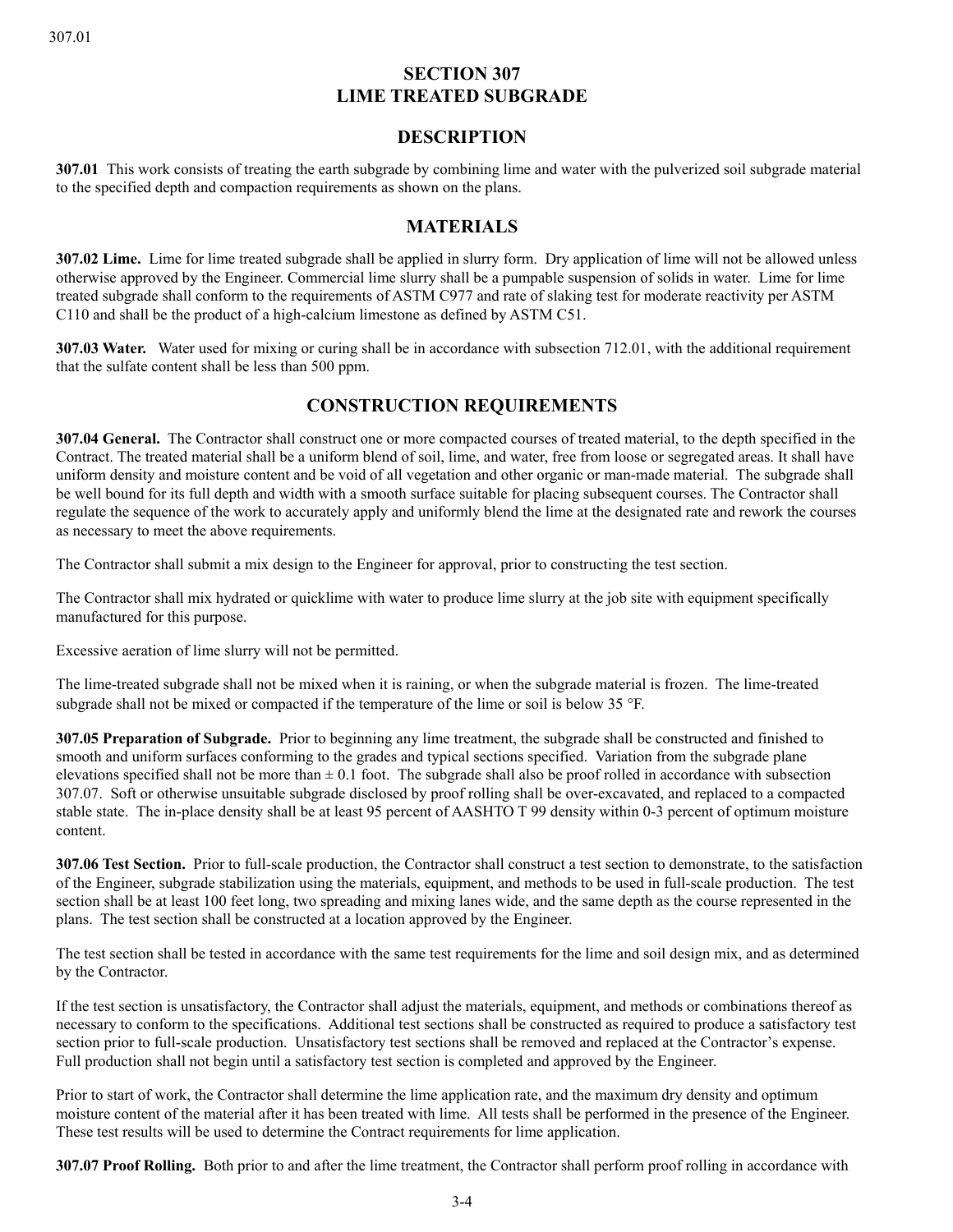subsection 203.08, except that final proof rolling will take place a minimum of seven days after lime treatment, unless otherwise approved by the Engineer.

**307.08 Processing Materials.** After the subgrade has been finished and approved as specified, the subgrade shall then be cut and pulverized by a cutting and pulverizing machine to the depth and width shown on the plans. Precautions shall be taken to avoid forming furrows of loosened material below the depth specified for the lime-stabilized soil mixture. The machine shall uniformly cut and pulverize the loosened material to a depth not greater than 10 percent over the thickness of the lime-treated layer as specified in the Contract and shall have cutters that plane the base of the cut and pulverize zone to a smooth surface over the entire width of the cut. The machine must give visible indication at all times that it is cutting to the proper depth.

- (a) *Lime Application.* Lime shall be applied in the form of a slurry, on that area where the initial mixing operations can be completed during the same working day, and at the specified percentage of hydrated lime, by equipment capable of pumping and re-circulating the mixture while in transit. The slurry shall be applied through spray bars to assure a uniform flow and distribution.
- (b) *Initial Mixing.* Initial mixing shall take place immediately after lime application. The lime, soil, and water shall be thoroughly mixed and blended by a self-propelled rotary type mixing machine, until a uniform mixture throughout the required depth and width is obtained and all clods and lumps are reduced to a maximum 2 inch diameter size. There shall be a minimum 6 inch overlap between passes to assure consistent mixing and breakdown.

The mixing machine shall make at least of two passes to uniformly mix the lime, water, and soil to the full depth of the pulverized layer. Non-uniformity of color reaction, when the treated material is tested with the standard phenolphthalein alcohol indicator, will be considered evidence of inadequate mixing. Streaks and pockets of lime will also be considered evidence of inadequate mixing, and shall require additional mixing to correct.

The moisture content of the mixture immediately following the blending of water, lime, and soil shall not be less than optimum as determined by AASHTO T 99, plus necessary hydration moisture. Hydration moisture will be considered as one percentage point for each percent of lime being added. When proper mixing has been accomplished, the mixture shall be cured for at least 48 hours. Light rolling to seal the surface of the mixture shall be required. The mixture shall be maintained in a moist condition throughout the entire curing period.

(c) *Final Mixing.* After the required curing period, the mixture shall be uniformly mixed by a self-propelled rotary type mixing machine and maintained at approximate optimum moisture content as determined herein. If the lime stabilized soil mixture contains clods, they shall be reduced by approved pulverization so that the remainder of the material shall meet the gradation requirements of Table 307-1 when tested dry by laboratory sieves. If it is determined that additional lime needs to be added to the previously mixed subgrade, the total depth of the subgrade shall be mixed.

#### **307.09 Compaction**

- (a) Compaction of the lime and soil mixture shall begin immediately after final mixing. The material shall be aerated or sprinkled as necessary to maintain the mixture within the specified moisture content limits during and following compaction. The field density for the compacted mixture shall be at least 95 percent of the maximum density of laboratory specimens prepared from samples taken from the lime soil material in place after curing and prior to compacting. The specimens will be compacted and tested in accordance with AASHTO T 99, and the in-place field density will be determined in accordance with CP 80. Any mixture that has not been compacted shall not be left undisturbed for more than 30 minutes. The moisture content of the mixture at the start of compaction shall be at  $2 \pm 1$  percent above the optimum moisture content. The optimum moisture content will be determined in accordance with AASHTO T 99.
- (b) The finished surface shall be smooth and uniform conforming to the typical sections specified. All irregularities, depressions, or weak spots, which develop, shall be corrected immediately by scarifying the areas affected, adding or removing material as required, and reshaping and re-compacting by sprinkling and rolling. The surface of the course shall be maintained in a smooth condition, free from undulations and ruts, until other work is placed thereon or the work is accepted.
- (c) In addition to the requirements specified for density, the full depth of the materials shown on the plans shall be compacted to the extent necessary to remain firm and stable under construction equipment. After each section is completed, the Engineer will conduct tests. If the material fails to meet the density and strength requirements in accordance with the lime and soil design mix, it shall be reworked to meet these requirements at the Contractor's expense. Throughout this entire operation, the shape of the course shall be maintained by blading, and the surface upon completion shall be smooth and shall conform with the typical section shown on the plans and to the established lines and grades. Variation from the subgrade plan elevations specified shall not exceed 0.04 foot. Should the material, due to any reason or cause, lose the required stability, density, or finish, before the next course is placed or the work is accepted, it shall be recompacted and refinished at the Contractor's expense.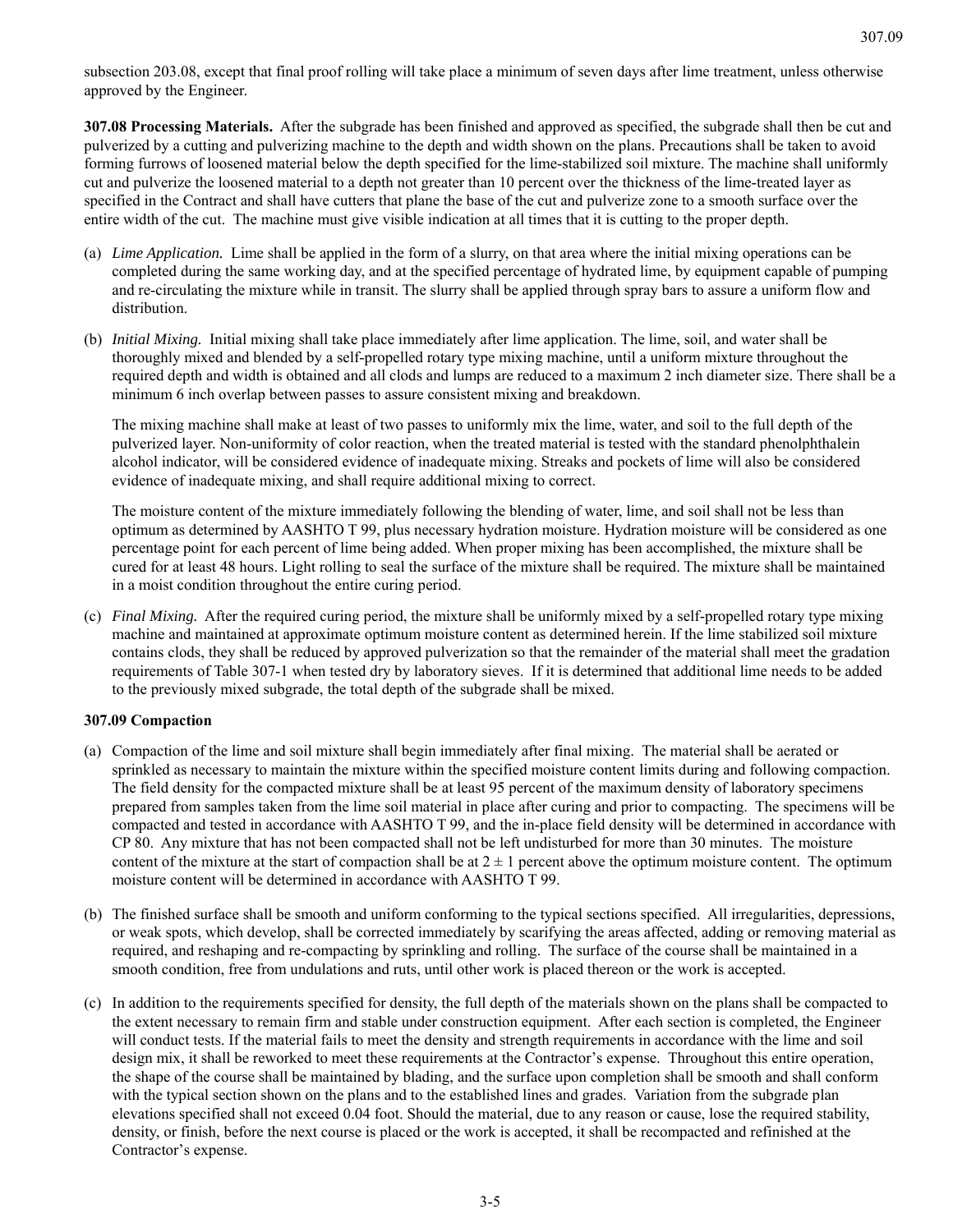#### 307.10

**307.10 Finishing and Curing.** When initial compaction of the top layer of the lime-stabilized soil mixture is nearing completion, the surface shall be shaped to the required lines, grades, and cross section, and compaction continued until uniform and adequate compaction is obtained. The treated material shall be maintained at a moisture content satisfactory for proper curing by one of the following:

- (1) Sprinkling for a period of seven days.
- (2) Sprinkling for a period less than seven days until emulsified asphalt prime coat (diluted 1 to 1) is applied in accordance with subsection 307.10, item (3) below.
- (3) Applying a protective film of emulsified asphalt prime coat (diluted 1 to 1 with water) immediately after the lime-treated subgrade has been finished. One application shall be made consisting of 0.20 gallon diluted mixture per square yard.

The completed section shall be cured for a minimum of seven days before further courses are added or any traffic is permitted, unless otherwise directed by the engineer. Acceptable compressive strength test results shall be in a range from a minimum of 160 pounds per square inch to 500 pounds per square inch.

**307.11 Construction Joints.** Construction joints are not required after each day's work unless there is a time lapse of seven days or more between the processing of adjacent sections. If construction joints are required, they shall be formed by cutting back into the completed work to form a vertical face. Damage to completed work shall be avoided.

**307.12 Thickness Acceptance.** Lime treated subgrade will be accepted for minimum thickness on a lot basis. A lot will consist of 1,500 square yards. One core shall be taken at random by the Contractor's Process Control Inspector in each lot. When the measurement of the core from a lot is not deficient by more than 0.5 inch from the minimum plan thickness, full payment will be made. When such measurement is deficient by more than 0.5 inch and not more than 1.0 inch from the plan thickness, two additional cores shall be taken at random and used in determining the average thickness for that lot. The thickness of the core shall be determined by average caliper measurement of cores tested in accordance with ASTM C174. When the average measurement of the three cores is not deficient by more than 0.5 inch from the plan thickness, full payment will be made. If the average measurement of the three cores is deficient by more than 0.5 inch but less than 1.0 inch from the plan thickness, the entire lot may be left in place and a 10 percent price reduction to the contract unit price will be made. If the average measurement of the three cores is deficient more than 1.0 inch but less than 2.0 inches from the plan thickness, the entire lot may be left in place and a 50 percent price reduction to the contract unit price will be made. When the average thickness is deficient by more than 2.0 inches, the entire lot shall be replaced at the Contractor's expense.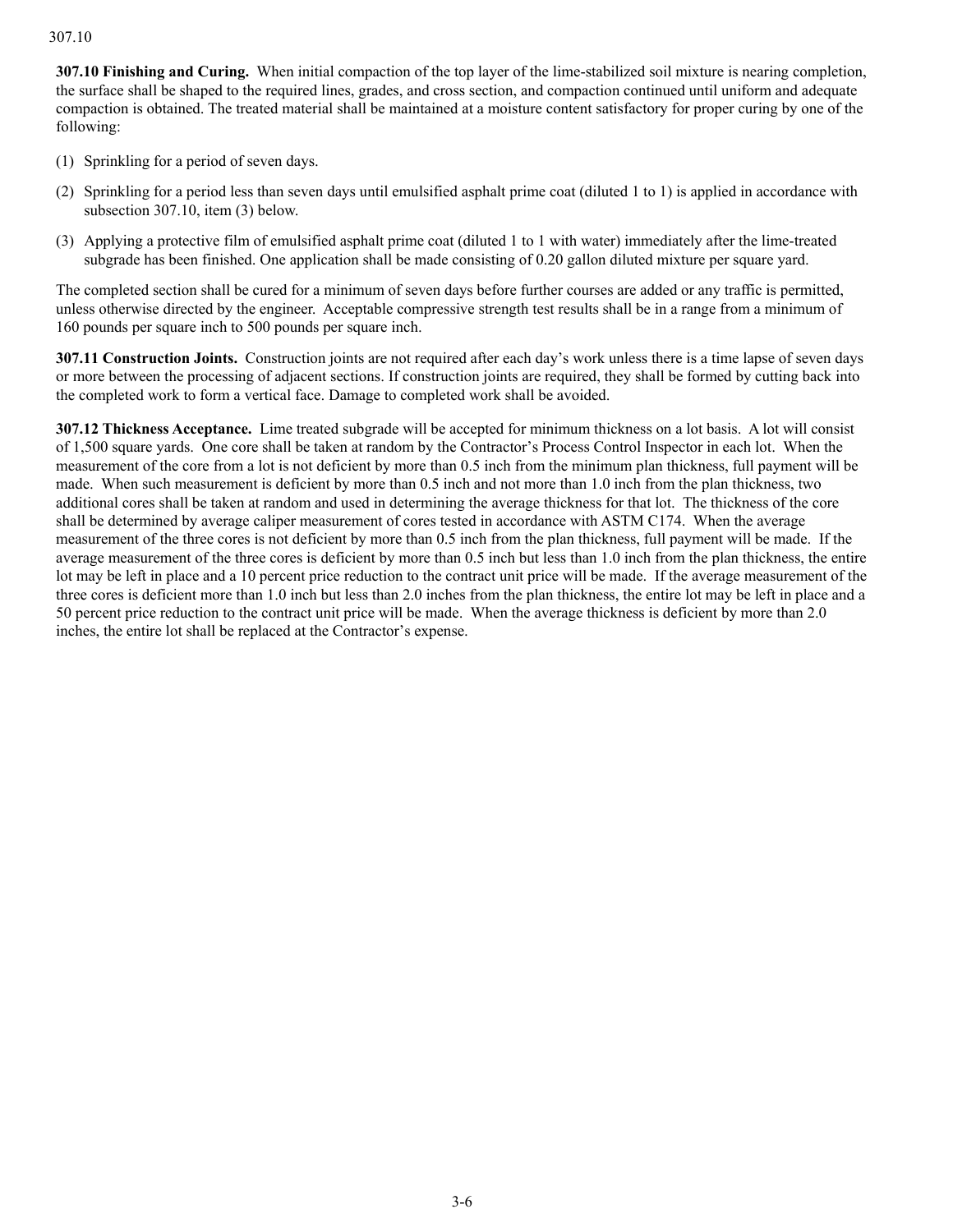# **Table 307-1 SCHEDULE FOR MINIMUM SAMPLING AND TESTING**

| <b>Element</b> and<br>Procedure                                                                   | <b>Process Control</b>                                                     | Acceptance                                                   | <b>Remarks</b>                                                                                                                                                                                |
|---------------------------------------------------------------------------------------------------|----------------------------------------------------------------------------|--------------------------------------------------------------|-----------------------------------------------------------------------------------------------------------------------------------------------------------------------------------------------|
| pH<br>ASTM C977 (App)<br>(Design)<br>ASTM G51 (Field)                                             | $1/5,000$ sq. yds.<br>or fraction<br>thereof                               | $1/10,000$ sq.<br>yds. or fraction<br>thereof                | pH will be determined after % lime has<br>been established based on unconfined<br>compressive strength                                                                                        |
| <b>Atterburg Limits</b><br>AASHTO T89, T90                                                        | $1/5,000$ sq. yds.<br>or fraction<br>thereof                               | $1/10,000$ sq.<br>yds. or fraction<br>thereof                | Reduce by 1/2 original PI                                                                                                                                                                     |
| <b>Swell Potential</b><br>ASTM D4546                                                              | $1/5,000$ sq. yds.<br>or fraction<br>thereof                               | $1/10,000$ sq.<br>yds. or fraction<br>thereof                | 1/2% or less with 200 psf surcharge<br>pressure                                                                                                                                               |
| Unconfined<br>Compressive Strength<br><b>ASTM D5102</b><br>(Procedure B)                          | $1/5,000$ sq. yds.<br>or fraction<br>thereof<br>1/soil type                | $1/10,000$ sq.<br>yds. or fraction<br>thereof<br>1/soil type | Determined by design plan criteria. Do<br>not immerse in water after moist-cure<br>period. The tests shall be conducted on<br>samples cured in a moist environment<br>for 5 days @ 100 °F.    |
| Thickness Acceptance<br><b>ASTM C174</b>                                                          | A lot is defined<br>as 1 core per<br>1,500 sq. yds. or<br>fraction thereof | $1/3,000$ sq.yds.<br>or fraction<br>thereof                  | When measurement is $< 0.5$ ", 2<br>additional cores shall be taken in that<br>lot and the average of 3 cores will<br>determine the thickness of that lot                                     |
| Gradation<br>AASHTO T11 and T27                                                                   | $1/5,000$ sq. yds.<br>or fraction<br>thereof                               | $1/10,000$ sq.<br>yds. or fraction<br>thereof                | 1": 100% passing;<br>#4: $60\%$ passing<br>Dry sieving after final mixing                                                                                                                     |
| Determining Percent<br>Relative Compaction<br>Soil-Aggregate by<br>Nuclear Method<br><b>CP 80</b> | $1/5,000$ sq. yds.<br>or fraction<br>thereof                               | $1/10,000$ sq.<br>yds. or fraction<br>thereof                | Minimum 95% of maximum dry<br>density in accordance with AASHTO T<br>99. Moisture content of mixture at the<br>start of compaction shall be at $2 \pm 1\%$<br>above optimum moisture content. |
| Moisture Density Curve<br><b>AASHTO T99</b>                                                       | 1/soil type                                                                | 1/soil type                                                  |                                                                                                                                                                                               |
| Sulfate<br>CP-L 2103                                                                              | 1/soil type                                                                | 1/soil type                                                  | Water soluble sulfate content in soil<br>shall be less than 0.2% by dry soil<br>weight.                                                                                                       |